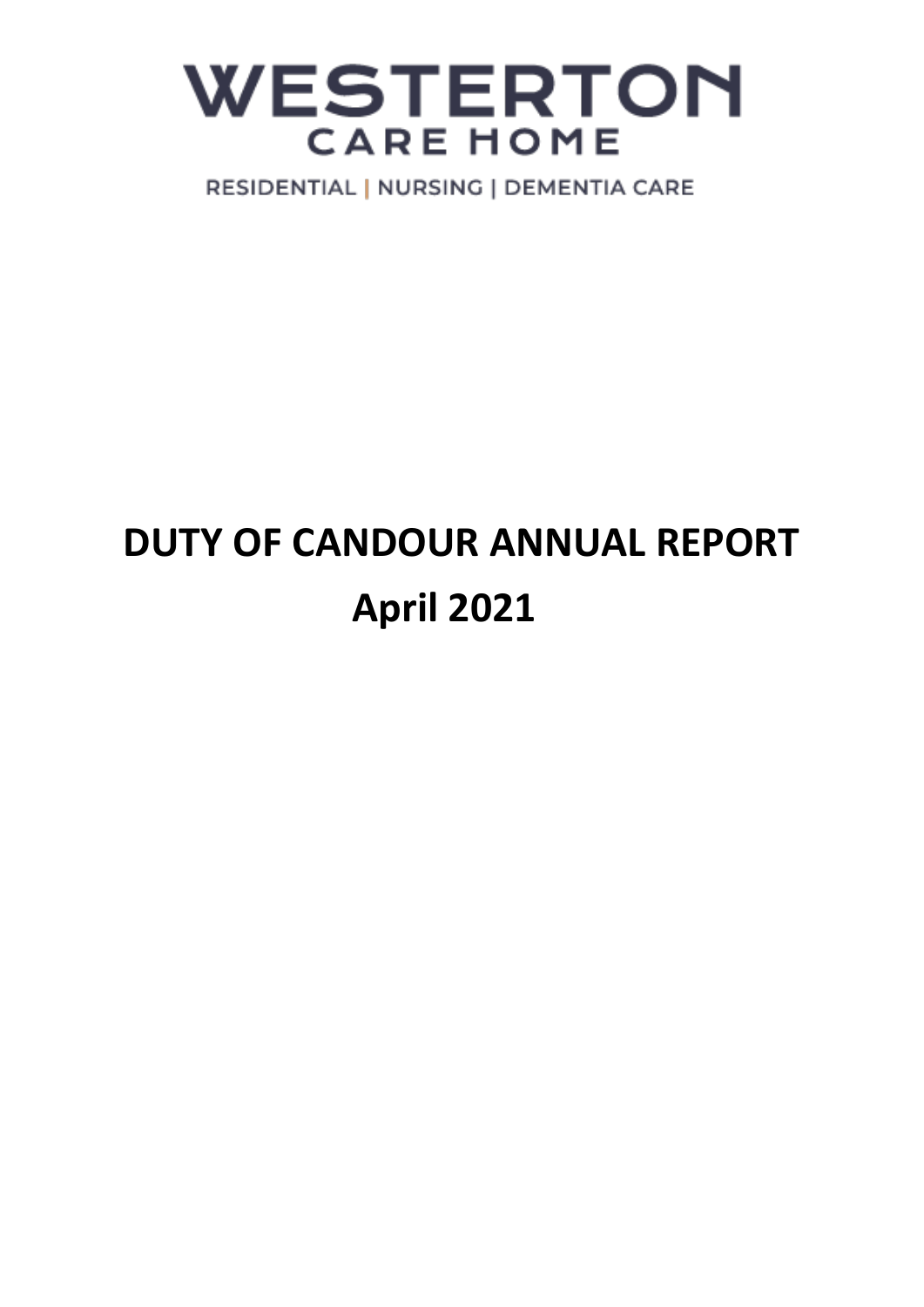# WESTERTON

### RESIDENTIAL | NURSING | DEMENTIA CARE

| Name and Address                         | <b>Westerton Care Home</b>                      |
|------------------------------------------|-------------------------------------------------|
|                                          | 116 Maxwell Avenue                              |
|                                          | <b>Bearsden</b>                                 |
|                                          | Glasgow                                         |
|                                          | G61 1HU                                         |
| Date of Report                           | 13/04/2021                                      |
| How have you made sure that you (and     | Discussed during huddle meetings, clinical risk |
| your staff) understand your              | meetings and during supervisions. Also          |
| responsibilities relating to the duty of | discussed in group meetings                     |
| candour and have systems in place to     |                                                 |
| respond effectively?                     |                                                 |
| How have you done this?                  |                                                 |
| Do you have a Duty of Candour Policy or  | Yes                                             |
| written duty of candour procedure?       |                                                 |

| How many times have you/your service implemented the duty of candour procedure this financial |          |  |
|-----------------------------------------------------------------------------------------------|----------|--|
| year?                                                                                         |          |  |
| Type of unexpected or unintended incidents                                                    | $\Omega$ |  |
| (not relating to the natural course of someone's                                              |          |  |
| illness or underlying condition)                                                              |          |  |
| A person died                                                                                 | 0        |  |
| A person incurred permanent lessening of                                                      | $\Omega$ |  |
| bodily, sensory, motor, physiologic or                                                        |          |  |
| intellectual functions                                                                        |          |  |
| A person's treatment increased                                                                | 0        |  |
| The structure of a person's body changed                                                      | 0        |  |
| A person's life expectancy shortened                                                          | 0        |  |
| A person's sensory, motor or intellectual                                                     | $\Omega$ |  |
| functions was impaired for 28 days or more                                                    |          |  |
| A person experienced pain or psychological                                                    | $\Omega$ |  |
| harm for 28 days or more                                                                      |          |  |
| A person needed health treatment in order to                                                  | $\Omega$ |  |
| prevent them dying                                                                            |          |  |
| A person needing health treatment in order to                                                 | $\Omega$ |  |
| prevent other injuries as listed above                                                        |          |  |
| Total                                                                                         | 0        |  |